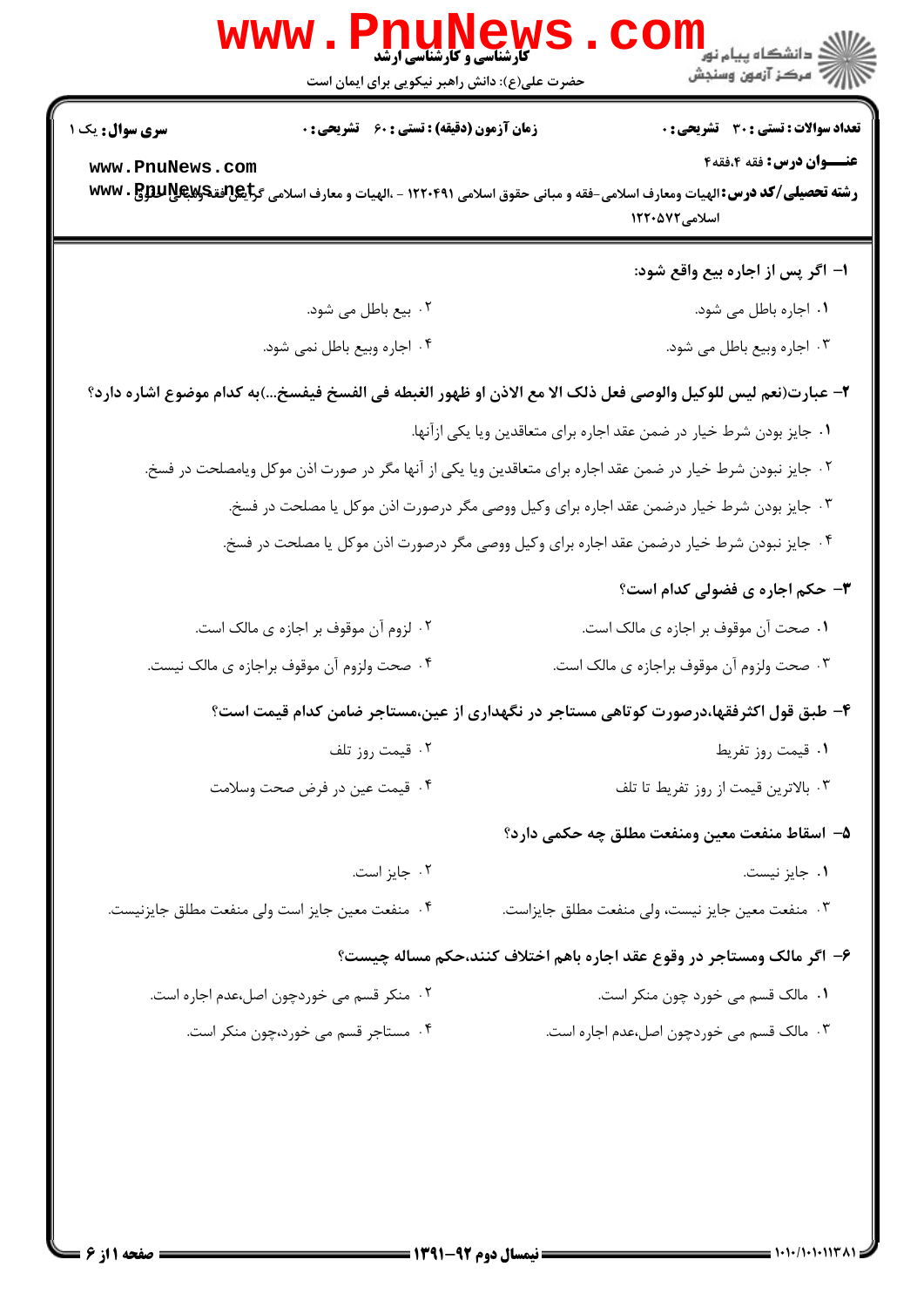|                                                                                     | w w w<br><b>کارشناسی و کارشناسی ارشد</b><br>حضرت علی(ع): دانش راهبر نیکویی برای ایمان است | د دانشڪاه پيام نور<br>7- مرڪز آزمون وسنڊش                                                                                                                         |  |  |  |
|-------------------------------------------------------------------------------------|-------------------------------------------------------------------------------------------|-------------------------------------------------------------------------------------------------------------------------------------------------------------------|--|--|--|
| <b>سری سوال : ۱ یک</b>                                                              | <b>زمان آزمون (دقیقه) : تستی : 60 ٪ تشریحی : 0</b>                                        | <b>تعداد سوالات : تستی : 30 ٪ تشریحی : 0</b>                                                                                                                      |  |  |  |
| www.PnuNews.com                                                                     |                                                                                           | عنــوان درس: فقه 4،فقه4<br>رشته تحصیلی/کد درس:الهیات ومعارف اسلامی-فقه و مبانی حقوق اسلامی ۱۲۲۰۴۹۱ - ،الهیات و معارف اسلامی گرایگر3فقهپ۷۷۷۰ MWW<br>اسلامی ۱۲۲۰۵۷۲ |  |  |  |
|                                                                                     |                                                                                           | ۷- از دیدگاه شهید اول،در صورت اختلاف طرفین عقد در مقدار اجرت،کدام طرف قسم می خورد ؟وچرا؟                                                                          |  |  |  |
|                                                                                     |                                                                                           | ۰۱ هر دو قسم می خورند،زیرا هر یک از موجر ومستاجر مدعی ومنکر هستند.                                                                                                |  |  |  |
| ۰۲ مستاجرقسم می خورد،چون اصل آن است که مقدار زاید جزء اجرت نباشد.                   |                                                                                           |                                                                                                                                                                   |  |  |  |
|                                                                                     | ۰۳ مالک قسم می خورد،چون منکر مقدار زاید است.                                              |                                                                                                                                                                   |  |  |  |
| ۰۴ هیچکدام قسم نمی خورند ودرنتیجه اجاره باطل می شود،چون هر دو هم مدعی اند وهم منکر. |                                                                                           |                                                                                                                                                                   |  |  |  |
|                                                                                     |                                                                                           | ٨- تعليق عقد وكالت بر شرط يا صفت چه حكمي دارد؟                                                                                                                    |  |  |  |
|                                                                                     |                                                                                           | ۰۱ در هر دوصورت باطل است.                                                                                                                                         |  |  |  |
|                                                                                     |                                                                                           | ۰۲ در هر دوصورت صحیح است.                                                                                                                                         |  |  |  |
|                                                                                     |                                                                                           | ۰۳ تعلیق عقد بر شرط متوقع مانندآمدن مسافر باطل است.                                                                                                               |  |  |  |
|                                                                                     |                                                                                           | ۰۴ تعلیق عقد بر صفت مترقب مانند طلوع خورشید،باطل است.                                                                                                             |  |  |  |
|                                                                                     |                                                                                           | ۹- در کدام مورد وکالت باطل نمی شود؟                                                                                                                               |  |  |  |
| ۰۴ دیوانگی                                                                          | ۰۳ مرگ                                                                                    | ۰۲ بیهوشی<br>۰۱ خواب                                                                                                                                              |  |  |  |
|                                                                                     |                                                                                           | ∙ا− مرجع تشخیص برای آگاهی یافتن از اینکه غرض شارع به صدور کاری توسط خود شخص تعلق گرفته یاخیر،کدام است؟                                                            |  |  |  |
|                                                                                     | ۰۲ عرف                                                                                    | ۰۱ عقل                                                                                                                                                            |  |  |  |
| ۰۴ عقل ونقل(آيات وروايات معصومين(ع))                                                |                                                                                           | ۰۳ نقل( آيات وروايات معصومين(ع))                                                                                                                                  |  |  |  |
|                                                                                     |                                                                                           | 1۱– اگر وکیل وموکل در اینکه وکیل،اموال موکل را به اوبازگرداند یا نه،اختلاف کنند،حکم مساله چیست؟                                                                   |  |  |  |
|                                                                                     |                                                                                           | ٠١ موكل قسم مي خورد به دليل اصل عدم رد.                                                                                                                           |  |  |  |
|                                                                                     |                                                                                           | ۰۲ وکیل قسم می خورد مگر اینکه وکالتش در برابر دستمزد باشد،به دلیل امین بودن وکیل.                                                                                 |  |  |  |
|                                                                                     |                                                                                           | ۰۳ وکیل قسم می خورد،به دلیل امین بودن وقاعده ی احسان ونفی سبیل.                                                                                                   |  |  |  |
|                                                                                     |                                                                                           | ۰۴ موکل قسم می خورد،به دلیل منکر بودن.                                                                                                                            |  |  |  |
|                                                                                     |                                                                                           | 1 <b>۲</b> – كدام گزينه صحيح <u>نيست</u> ؟                                                                                                                        |  |  |  |
|                                                                                     | ٠٢ لا يجوز للوكيل ان يوكل الا مع الاذن صريحاً او فحوى.                                    | ٠١.  تجوز الوكاله في الطلاق للحاضر.                                                                                                                               |  |  |  |
|                                                                                     | ۴ .  يجوز للوكيل تولى طرفي العقد باذن الموكل.                                             | ٠٣ تثبت الوكاله بشاهد ويمين.                                                                                                                                      |  |  |  |
|                                                                                     |                                                                                           |                                                                                                                                                                   |  |  |  |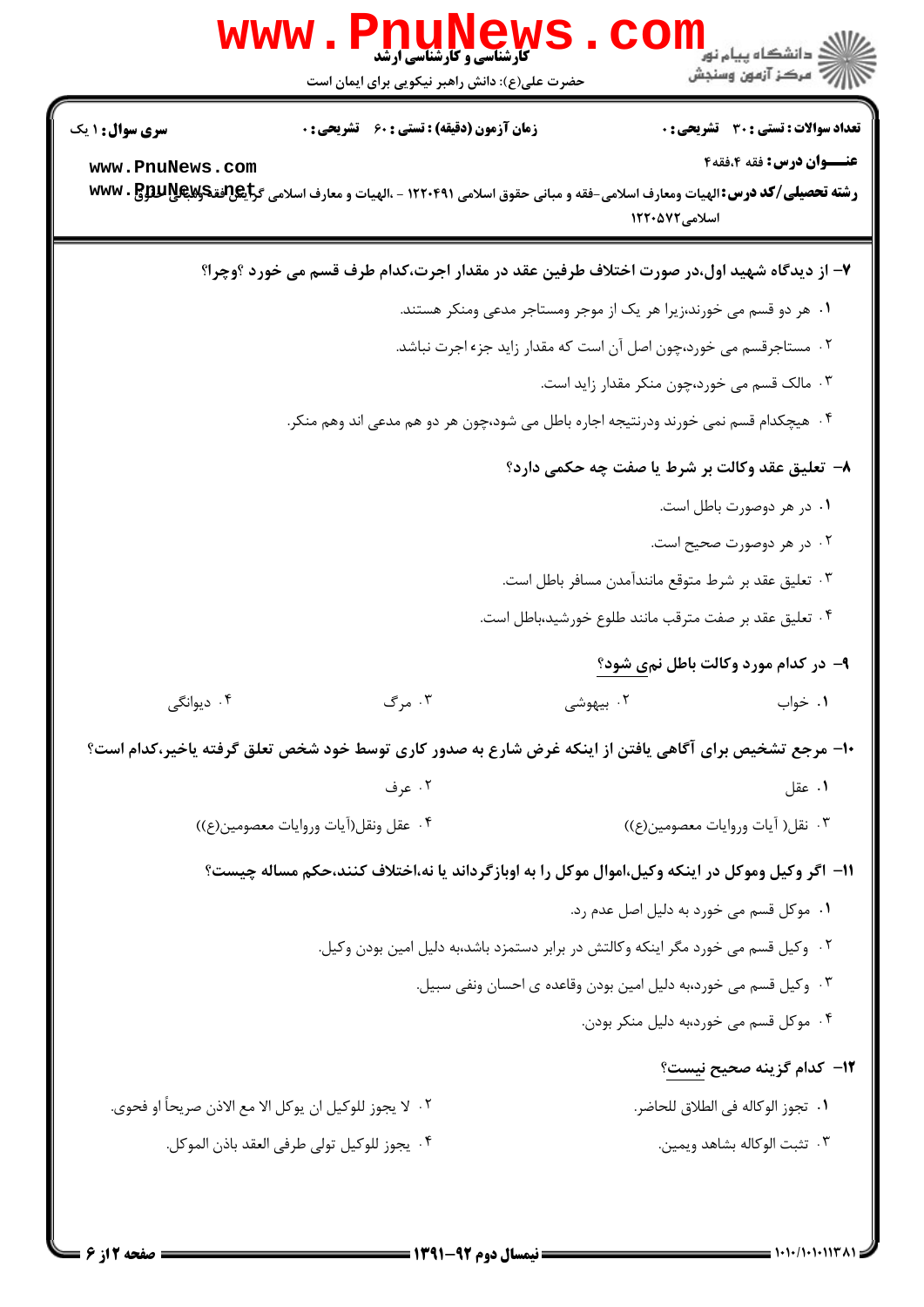|                        | <b>WWW.PNUNews</b><br><b>کارشناسی و کارشناسی ارشد</b><br>حضرت علی(ع): دانش راهبر نیکویی برای ایمان است                                         | ڪ دانشڪاه پيا <sub>م</sub> نور<br><mark>ر</mark> 7 مرڪز آزمون وسنڊش |
|------------------------|------------------------------------------------------------------------------------------------------------------------------------------------|---------------------------------------------------------------------|
| <b>سری سوال : ۱ یک</b> | <b>زمان آزمون (دقیقه) : تستی : 60 ٪ تشریحی : 0</b>                                                                                             | تعداد سوالات : تستي : 30 ٪ تشريحي : 0                               |
| www.PnuNews.com        |                                                                                                                                                | عنــوان درس: فقه 4،فقه4                                             |
|                        | رشته تحصیلی/کد درس: الهیات ومعارف اسلامی-فقه و مبانی حقوق اسلامی ۱۲۲۰۴۹۱ - ،الهیات و معارف اسلامی گرایگل <sup>تو</sup> قةچکایالالالالا www . B | اسلامی ۱۲۲۰۵۷۲                                                      |
|                        |                                                                                                                                                | ۱۳- در صورتی که موکل فعل مورد وکالت را خودش انجام دهد:              |
|                        | ٠١ وكالت باطل نمى شود، به دليل اصل صحت،ووكيل مستحق اجره المسمى است.                                                                            |                                                                     |
|                        |                                                                                                                                                | ٠٢ وكالت باطل مي شود،به دليل منتفى شدن محل وموضوع وكالت.            |
|                        |                                                                                                                                                | ۰۳ وكالت باطل مى شود ووكيل مستحق اجره المثل است.                    |
|                        |                                                                                                                                                | ۰۴ وکالت باطل نمی شود، ولی به وکیل چیزی تعلق نمی گیرد.              |
|                        |                                                                                                                                                | ۱۴– از دیدگاه امامیه،شرط کردن خیار در ضمن عقد چه حکمی دارد؟         |
|                        |                                                                                                                                                | ٠١ در اجاره ي معين جايز است.                                        |
|                        |                                                                                                                                                | ٠٢ در اجاره ی مطلق جایز است.                                        |
|                        |                                                                                                                                                | ۰۳ فقط برای متعاقدین در اجاره ی معین جایز است.                      |
|                        |                                                                                                                                                | ۰۴ در اجاره ی معین و مطلق برای متعاقدین ویایکی ازآنها جایز است.     |
|                        | ۱۵– اگر موجر در عقد اجاره شرط کند که مستاجر حتی در صورت عدم تعدی وتفریط ضامن باشد،در این صورت:                                                 |                                                                     |
|                        | ٠١ عقد اجاره فاسد خواهد بود به دليل مخالفت با شرع ومخالفت با مقتضاى اجاره.                                                                     |                                                                     |
|                        | ٢. عقد اجاره صحيح است،به دليل عدم مخالفت شرط باشرع و با مقتضاى اجاره.                                                                          |                                                                     |
|                        | ٠٣ شرط باطل است ولي عقد صحيح است، به دليل مخالفت شرط با شرع ومقتضاى اجاره.                                                                     |                                                                     |
|                        |                                                                                                                                                | ۰۴ شرط صحیح است به دلیل عموم (مومنان نزد شرطهایشان هستند.)          |
|                        |                                                                                                                                                | ۱۶– غصب شراب کافر چه حکمی دارد؟                                     |
|                        |                                                                                                                                                | ٠١ غاصب ضامن نيست،چون شراب در شرع اسلام قيمت وبهايي ندارد.          |
|                        |                                                                                                                                                | ۰۲ در صورتی که غاصب مسلمان باشد،ضامن نیست.                          |
|                        | ۰۳ در صورت پنهان بودن شراب،غاصب ضامن نیست خواه غاصب مسلمان باشد یا کافر.                                                                       |                                                                     |
|                        | ۰۴ در صورت آشکار بودن شراب،غاصب ضامن است ،مشروط بر اینکه غاصب کافر باشد.                                                                       |                                                                     |
|                        |                                                                                                                                                | IY− ديدگاه اكثر فقهادر خصوص عدالت ملتقط چيست؟                       |
|                        |                                                                                                                                                | ۰۱ عدالت را در ملتقط شر ط نمی دانند،به خاطر اصل عدم اشتراط.         |
|                        |                                                                                                                                                | ٢. عدالت را در ملتقط شر ط مي دانند،به خاطر اصل احتياط.              |
|                        | ٠٣ عدالت راشرط مي دانند ،به دليل رجحان احتمال وقوع خيانت بر احتمال عدم وقوع آن.                                                                |                                                                     |
|                        | ۰۴ عدالت راشرط نمی دانند ،به دلیل رجحان احتمال عدم وقوع خیانت بر احتمال وقوع آن                                                                |                                                                     |
|                        |                                                                                                                                                |                                                                     |

 $/1.1.117A$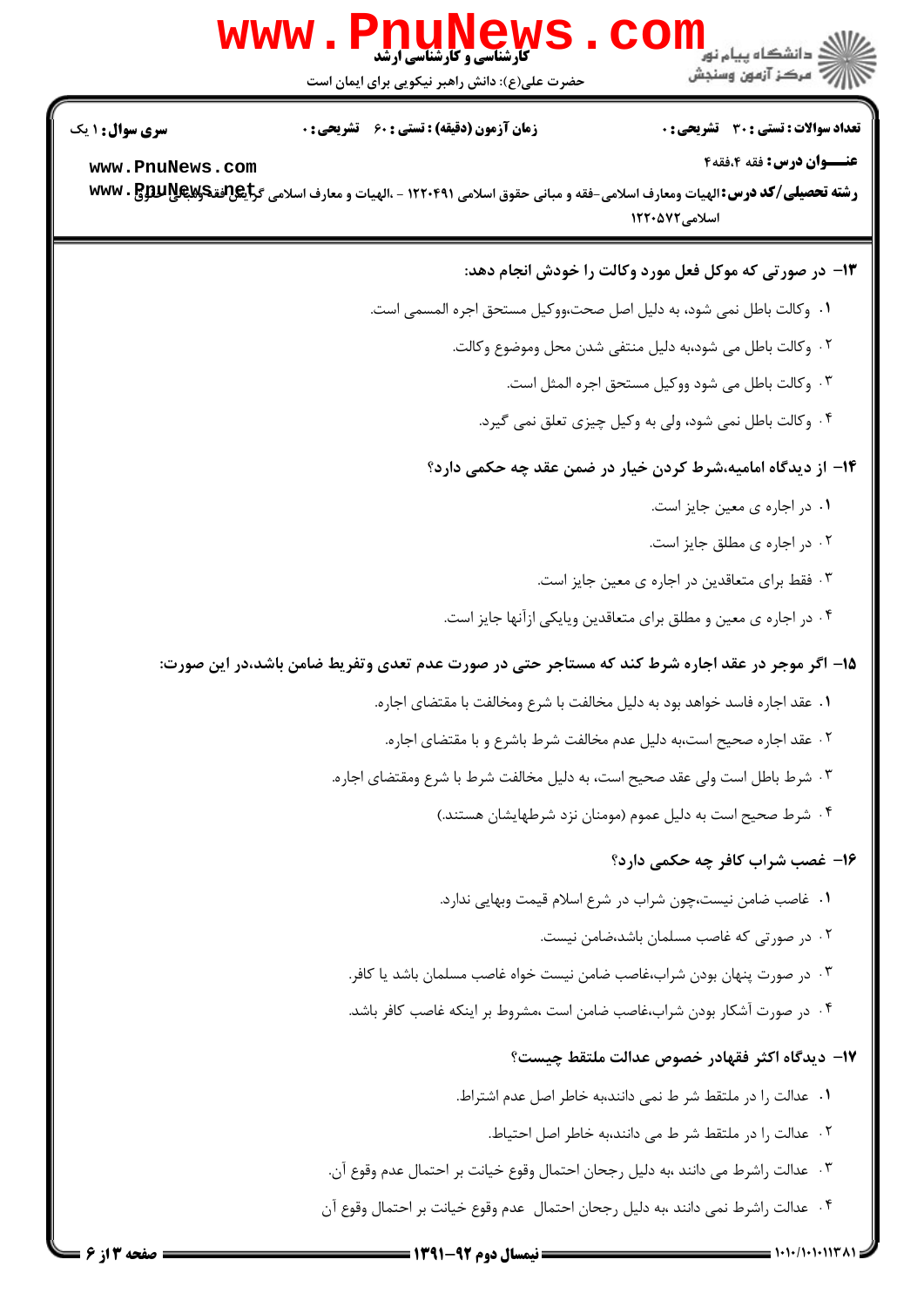|                                   |                                                    | حضرت علی(ع): دانش راهبر نیکویی برای ایمان است                                                                                                       |                                                                         |
|-----------------------------------|----------------------------------------------------|-----------------------------------------------------------------------------------------------------------------------------------------------------|-------------------------------------------------------------------------|
| سری سوال: ۱ یک<br>www.PnuNews.com | <b>زمان آزمون (دقیقه) : تستی : 60 ٪ تشریحی : 0</b> | رشته تحصیلی/کد درس: الهیات ومعارف اسلامی-فقه و مبانی حقوق اسلامی ۱۲۲۰۴۹۱ - ،الهیات و معارف اسلامی گراچگرافقکرلایالالالایس WWW . B<br>اسلامی ۱۲۲۰۵۷۲ | <b>تعداد سوالات : تستی : 30 ٪ تشریحی : 0</b><br>عنــوان درس: فقه ۰۴قه ۴ |
|                                   |                                                    |                                                                                                                                                     | ۱۸− کدام گزینه صحیح ن <u>یست</u> ؟                                      |
|                                   |                                                    | ۰۱ بر ملتقط واجب است که به نحو متعارف از لقیط نگهداری کند.                                                                                          |                                                                         |
|                                   |                                                    | ۲. بر ملتقط واجب نیست که از همان آغاز،از مال خودش هزینه های لقیط را بردارد.                                                                         |                                                                         |
|                                   |                                                    | ۰۳ ملتقط می تواند هزینه های لقیط را ازمال لقیط مصرف کند.                                                                                            |                                                                         |
|                                   |                                                    | ۰۴ هزینه های نگهداری لقیط همواره از بیت المال تامین می شود.                                                                                         |                                                                         |
|                                   |                                                    | ۱۹- لقطه ی حیوان چه نام دارد و اخذ آن چه حکمی دارد؟(به ترتیب)                                                                                       |                                                                         |
| ۰۴ ضاله-واجب کفایی                | ۰۳ لقيط-مكروه                                      | ۰۲ ضاله-مکروه                                                                                                                                       | ٠١ ضاله-حرام                                                            |
|                                   |                                                    | +۲- مرجع در تشخیص احیا وعدم احیای زمین واملاک کدام است؟                                                                                             |                                                                         |
| ۰۴ حکم سلطان                      | ۰۳ اذن امام یا نائب امام                           | ۰۲ شرع                                                                                                                                              | ۰۱ عرف                                                                  |
|                                   |                                                    | <b>۲۱</b> - کدام مورد از شرایط احیای زمین موات محسوب نمی شود؟                                                                                       |                                                                         |
|                                   | ۰۲ آن زمین حریم یک زمین آباد باشد.                 | ۰۱ شخص دیگری بر زمین موات دست نداشته باشد.                                                                                                          |                                                                         |
|                                   | ۰۴ محل برای عبادت نباشد.                           |                                                                                                                                                     | ۰۳ تحجیر نشده باشد.                                                     |
|                                   |                                                    |                                                                                                                                                     | ٢٢- منظور از اصطلاح (مقاعد الاسواق)چيست؟                                |
|                                   |                                                    |                                                                                                                                                     | ٠١ محلهای مباح برای کسب وکار در بازار                                   |
|                                   |                                                    | ۰۲ زمینهایی که به قهر وغلبه بر ساکنان آن گشوده شده است.                                                                                             |                                                                         |
|                                   |                                                    |                                                                                                                                                     | ۰۳ آب چشمه هایی که در زمینهای مباح است.                                 |
|                                   |                                                    |                                                                                                                                                     | ۰۴ کسب وکاری که کراهت داشته باشد.                                       |
|                                   |                                                    |                                                                                                                                                     | <b>۲۳</b> - شکار کردن با ابزار غصبی چه حکمی دارد؟                       |
|                                   |                                                    | ٠١. حرام است وصيد شكار شده باآن ابزار نيز حرام خواهد بود.                                                                                           |                                                                         |
|                                   |                                                    | ٠٢ حرام است ولي صيد شكار شده باآن ابزار ، حرام نخواهد بود.                                                                                          |                                                                         |
|                                   |                                                    | ٠٣ جايز است وصيد شكار شده باآن ابزار نيز حلال است.                                                                                                  |                                                                         |
|                                   |                                                    | ۰۴ جایز است ولی صید شکار شده باآن ابزار،مکروه است.                                                                                                  |                                                                         |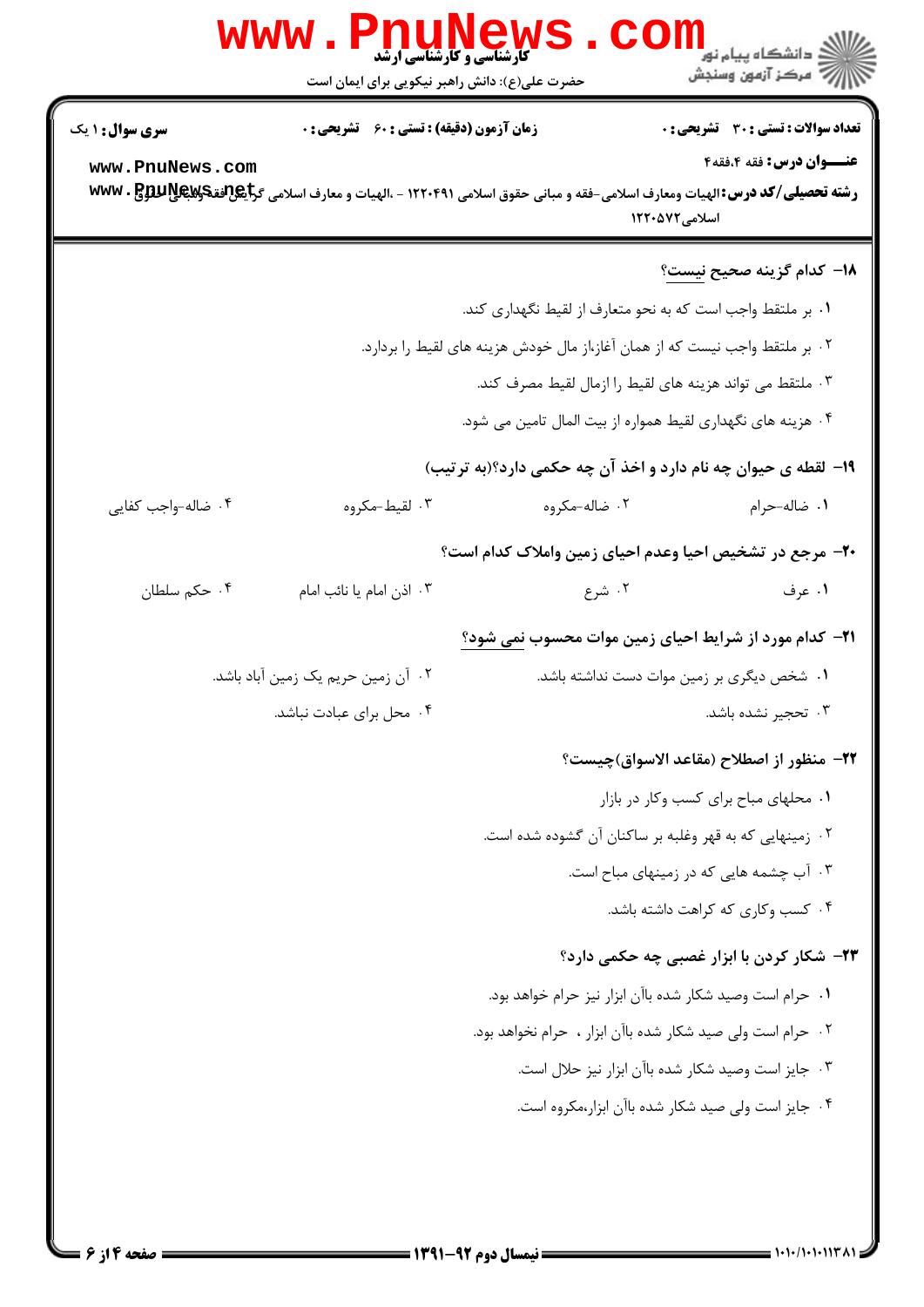| VV VV VV               | <b>کارشناسی و کارشناسی ارشد</b><br>حضرت علی(ع): دانش راهبر نیکویی برای ایمان است                                                                                                                                                 |                                                                   | <sub>ز</sub> دانشگاه پيام نور<br>رِ آھرڪز آزمون وسنڊش          |
|------------------------|----------------------------------------------------------------------------------------------------------------------------------------------------------------------------------------------------------------------------------|-------------------------------------------------------------------|----------------------------------------------------------------|
| <b>سری سوال : ۱ یک</b> | زمان آزمون (دقیقه) : تستی : 60 ٪ تشریحی : 0                                                                                                                                                                                      |                                                                   | <b>تعداد سوالات : تستی : 30 ٪ تشریحی : 0</b>                   |
| www.PnuNews.com        | رشته تحصیلی/کد درس: الهیات ومعارف اسلامی-فقه و مبانی حقوق اسلامی ۱۲۲۰۴۹۱ - ،الهیات و معارف اسلامی گرایگر3ققکریکلیکل<br>در استه تحصیلی/کد درس: الهیات ومعارف اسلامی-فقه و مبانی حقوق اسلامی ۱۲۲۰۴۹۱ - ،الهیات و معارف اسلامی گرای |                                                                   | عنــوان درس: فقه 4،فقه4<br>اسلامی ۱۲۲۰۵۷۲                      |
|                        |                                                                                                                                                                                                                                  |                                                                   | <b>۲۴</b> - در صورتی که ذبیحه را نخع کنند:                     |
|                        |                                                                                                                                                                                                                                  | ٠١ طبق قول شهيد اول ،اين كار مكروه است ولي ذبيحه حرام مي شود.     |                                                                |
|                        |                                                                                                                                                                                                                                  | ۰۲ طبق قول برخی فقها،این کار حرام است و ذبیحه نیز حرام می شود.    |                                                                |
|                        |                                                                                                                                                                                                                                  | ۰۳ طبق قول شهید ثانی،بنا بر هر دو قول،ذبیحه حرام نمی شود.         |                                                                |
|                        |                                                                                                                                                                                                                                  |                                                                   | ۰۴ طبق قول مشهور،ذبیحه حرام می شود.                            |
|                        |                                                                                                                                                                                                                                  |                                                                   | <b>۲۵</b> – کدام گزینه صحیح نیست؟                              |
|                        |                                                                                                                                                                                                                                  |                                                                   | ۰۱ تذکیه ی ماهی به آن است که زنده از آب بیرون شود.             |
|                        |                                                                                                                                                                                                                                  |                                                                   | ۰۲ تذکیه ی ملخ،زنده گرفتن آن است.                              |
|                        |                                                                                                                                                                                                                                  | ۰۳ پرنده ای که بالش چیده شده،به ملک شکارچی در نمی آید.            |                                                                |
|                        |                                                                                                                                                                                                                                  |                                                                   | ۰۴ ماهی را نمی توان در حالی که زنده است،خورد.                  |
|                        |                                                                                                                                                                                                                                  |                                                                   | ۲۶– خوردن کدام نوع ماهی حلال است؟                              |
| ۰۴ ماهی جلال           | ۰۳ کنعت                                                                                                                                                                                                                          | ۰۲ مار ماهی                                                       | ۱. ماهي جري                                                    |
|                        |                                                                                                                                                                                                                                  |                                                                   | <b>۲۷</b> - خوردن گوشت(خرچنگ،اسب وخرگوش)به ترتیب چه حکمی دارد؟ |
| ۰۴ حرام-مکروه-حلال     | ۰۳ حلال-مکروه-حرام                                                                                                                                                                                                               | ۰۲ مکروه-مکروه-حرام                                               | ۰۱ حرام -مکروه-حرام                                            |
|                        | ۲۸– اگر گوشت حیوان تذکیه شده با مردار آمیخته ومشتبه شود،وراهی برای تشخیص آن وجود نداشته باشد:                                                                                                                                    |                                                                   |                                                                |
|                        |                                                                                                                                                                                                                                  |                                                                   | ۰۱ باید از همه ی اطراف شبهه پرهیز کرد.                         |
|                        |                                                                                                                                                                                                                                  |                                                                   | ٢. اجتناب از همه ى اطراف شبهه لازم نيست.                       |
|                        |                                                                                                                                                                                                                                  |                                                                   | ۰۳ در این صورت خوردن گوشت مکروه است.                           |
|                        |                                                                                                                                                                                                                                  | ۰۴ در این صورت فقط خوردن مردار که یقین به حرمت آن داریم،حرام است. |                                                                |
|                        |                                                                                                                                                                                                                                  |                                                                   | <b>۲۹</b> - تعداد اجزای محرمات ذبیحه چند جزء است؟              |
| 15.5                   | $\mathcal{N}$ . $\mathcal{N}$                                                                                                                                                                                                    | $1 - 5$                                                           | 10.1                                                           |
|                        |                                                                                                                                                                                                                                  |                                                                   |                                                                |
|                        |                                                                                                                                                                                                                                  |                                                                   |                                                                |
|                        |                                                                                                                                                                                                                                  |                                                                   |                                                                |

**DESIMATE** 

 $\bigcap$ 

 $1.5.5$ 

in Ja

ŋ